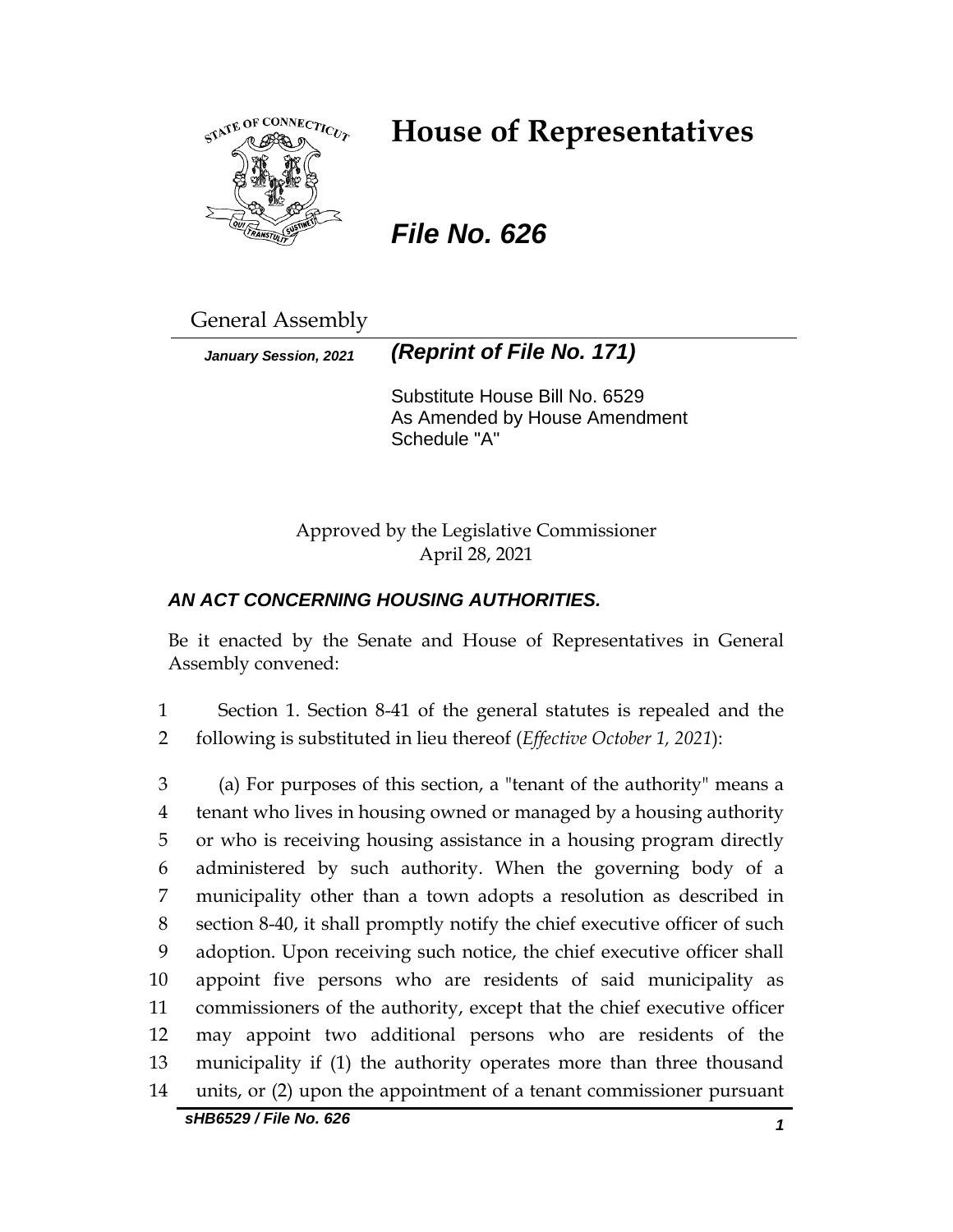to subsection (c) of this section, the additional appointments are necessary to achieve compliance with 24 CFR 964.415 or section 9-167a. If the governing body of a town adopts such a resolution, such body shall appoint five persons who are residents of said town as commissioners of the authority created for such town, except that such body may appoint two additional persons who are residents of the town if, upon the appointment of a tenant commissioner pursuant to subsection (c) of this section, the additional appointments are necessary to achieve compliance with 24 CFR 964.415 or section 9-167a. The commissioners who are first so appointed shall be designated to serve for a term of either one, two, three, four or five years, except that if the authority has five members, the terms of not more than one member shall expire in the same year. Terms shall commence on the first day of the month next succeeding the date of their appointment, and annually thereafter a commissioner shall be appointed to serve for five years except that any vacancy which may occur because of a change of residence by a commissioner, removal of a commissioner, resignation or death shall be filled for the unexpired portion of the term. If a governing body increases the membership of the authority on or after July 1, 1995, such governing body shall, by resolution, provide for a term of five years for each such additional member. The term of the chairman shall be three years. At least one of such commissioners of an authority having five members, and at least two of such commissioners of an authority having more than five members, shall be a tenant or tenants of the authority selected pursuant to subsection (c) of this section. If, on October 1, 1979, a municipality has adopted a resolution as described in section 8-40, but has no tenants serving as commissioners, the chief executive officer of a municipality other than a town or the governing body of a town shall appoint a tenant who meets the qualifications set out in this section as a commissioner of such authority when the next vacancy occurs. No commissioner of an authority may hold any public office in the municipality for which the authority is created. A commissioner shall hold office until said commissioner's successor is 48 appointed and has qualified. Not later than January 1, 2022, each commissioner who is serving on said date and, thereafter, upon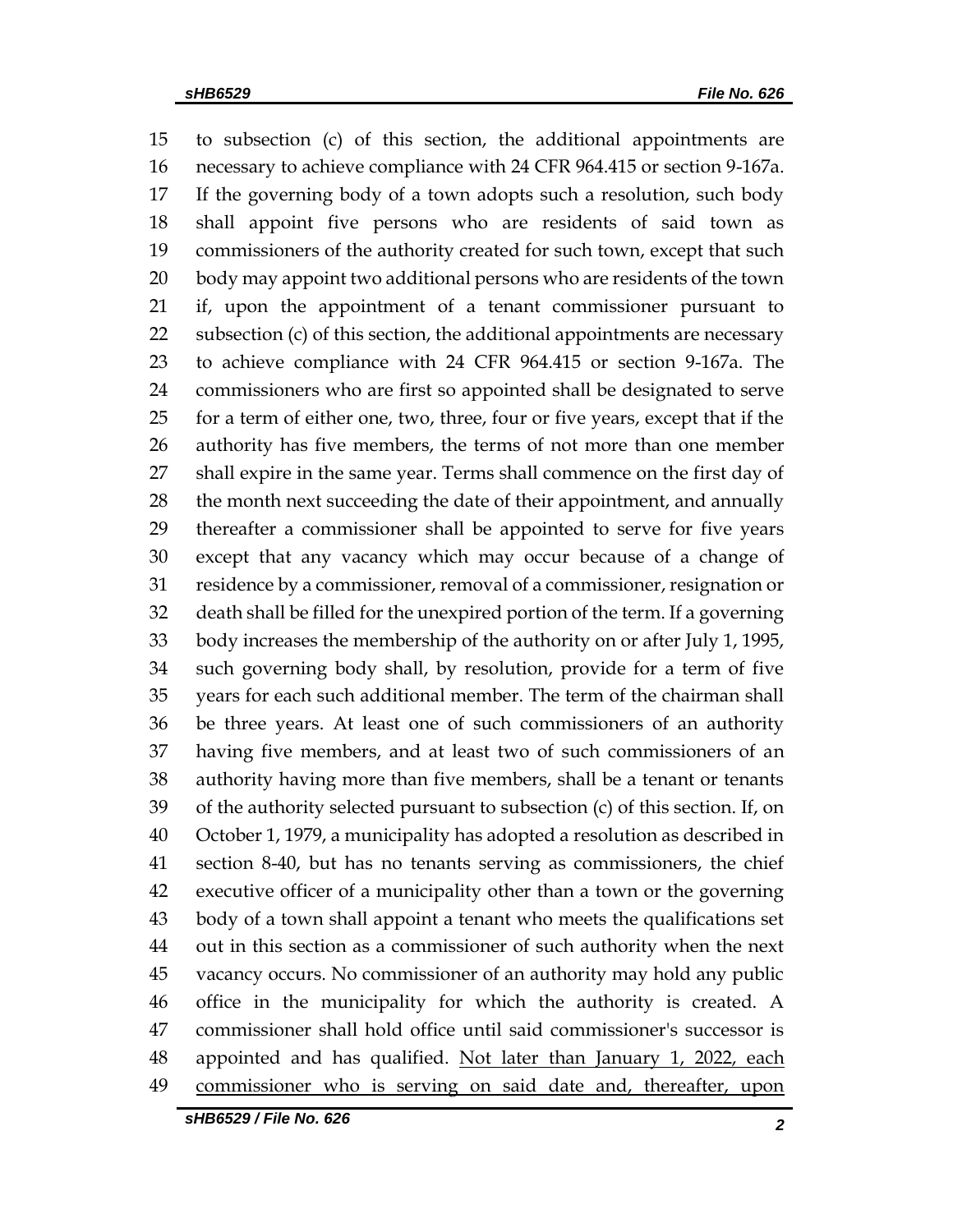appointment, each newly appointed commissioner who is not a 51 reappointment, shall participate in a training for housing authority commissioners provided by the United States Department of Housing and Urban Development. A certificate of the appointment or reappointment of any commissioner shall be filed with the clerk and shall be conclusive evidence of the legal appointment of such commissioner, after said commissioner has taken an oath in the form prescribed in the first paragraph of section 1-25. The powers of each authority shall be vested in the commissioners thereof. Three commissioners shall constitute a quorum if the authority consists of five commissioners. Four commissioners shall constitute a quorum if the authority consists of more than five commissioners. Action may be taken by the authority upon a vote of not less than a majority of the commissioners present, unless the bylaws of the authority require a larger number. The chief executive officer, or, in the case of an authority for a town, the governing body of the town, shall designate which of the commissioners shall be the first chairman, but when the office of chairman of the authority becomes vacant, the authority shall select a chairman from among its commissioners. An authority shall select from among its commissioners a vice chairman, and it may employ a secretary, who shall be executive director, and technical experts and such other officers, agents and employees, permanent and temporary, as it requires, and shall determine their qualifications, duties and compensation, provided, in municipalities having a civil service law, all appointments and promotions, except the employment of the secretary, shall be based on examinations given and lists prepared under such law, and, except so far as may be inconsistent with the terms of this chapter, such civil service law and regulations adopted thereunder shall apply to such housing authority and its personnel. For such legal services as it requires, an authority may employ its own counsel and legal staff. An authority may delegate any of its powers and duties to one or more of its agents or employees. A commissioner, or any employee of the authority who handles its funds, shall be required to furnish an adequate bond. The commissioners shall serve without compensation, but shall be entitled to reimbursement for their actual and necessary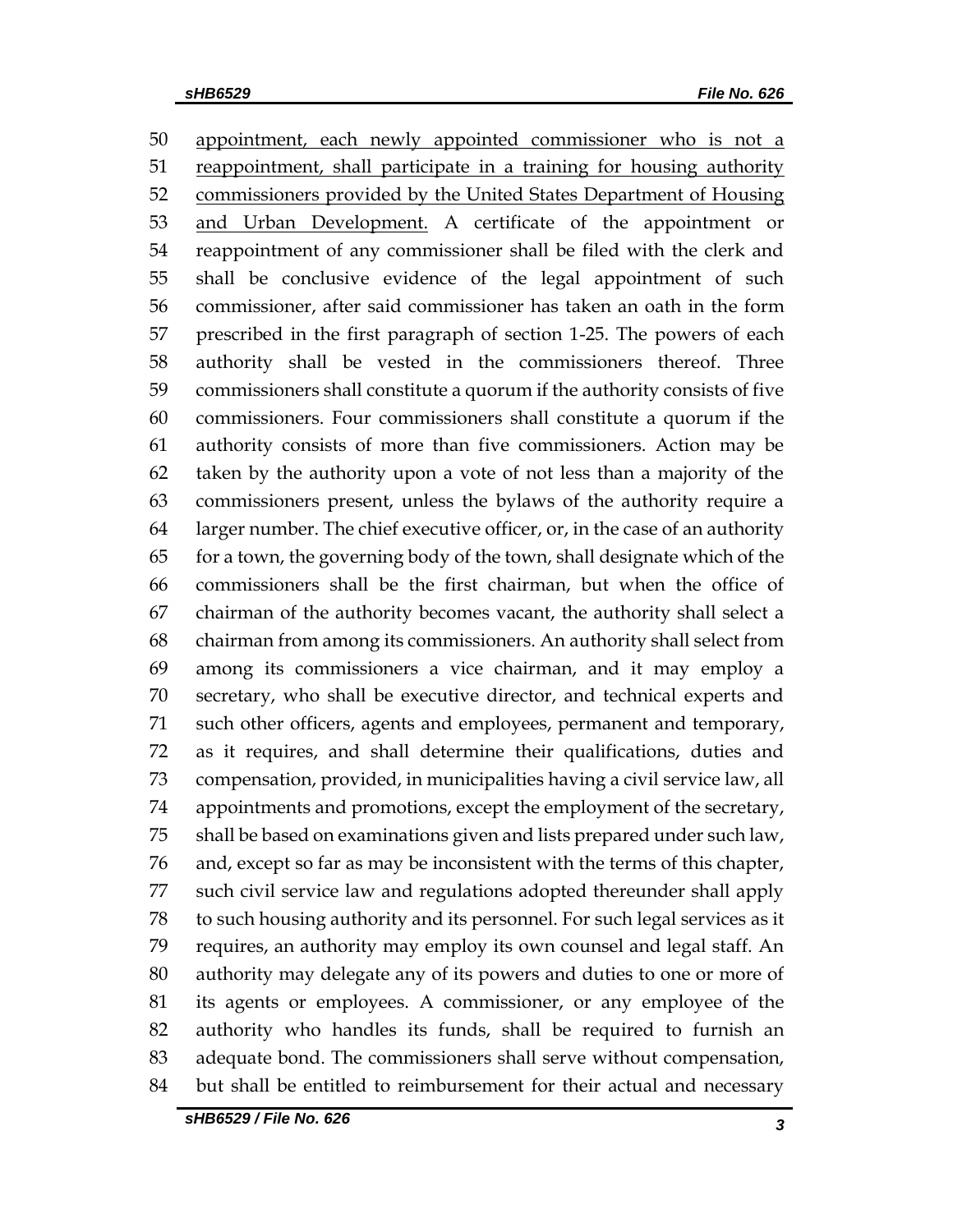expenses incurred in the performance of their official duties.

 (b) The authority shall designate a tenant organization as the recognized jurisdiction-wide tenant organization only if (1) the members of the governing board of such tenant organization were elected through a jurisdiction-wide election, and (2) such tenant organization satisfies the requirements for elected jurisdiction-wide resident councils pursuant to regulations promulgated by the United States Department of Housing and Urban Development, except that a tenant of the authority shall be eligible to vote in any election for the governing board of such tenant organization and to serve on the governing board of such tenant organization without regard to whether such tenant receives or lives in housing that receives federal assistance. Any tenant organization that has been designated by the authority as the recognized jurisdiction-wide tenant organization may select tenants for appointment as tenant commissioner in accordance with subsection (c) of this section.

 (c) (1) Not less than sixty days before the appointment of any tenant commissioner or the expiration of the term of any tenant commissioner, whichever is earlier, the housing authority shall notify all tenant organizations comprised of tenants residing within units owned or managed by such housing authority and all tenants of such authority of such pending appointment or expiration of term. The notice shall include information concerning procedures by which tenants may petition for an election pursuant to this subsection.

 (2) The appointee as tenant commissioner shall be selected by a fair election of the tenants of the authority if, not more than thirty days after the authority notifies such tenants of a pending appointment or expiration of term pursuant to subdivision (1) of this subsection, ten per cent of the tenants of the authority or seventy-five tenants of the authority, whichever is less, petition the authority for an election.

 (3) If the tenants of the authority have not petitioned for an election pursuant to subdivision (2) of this subsection, then the appointee as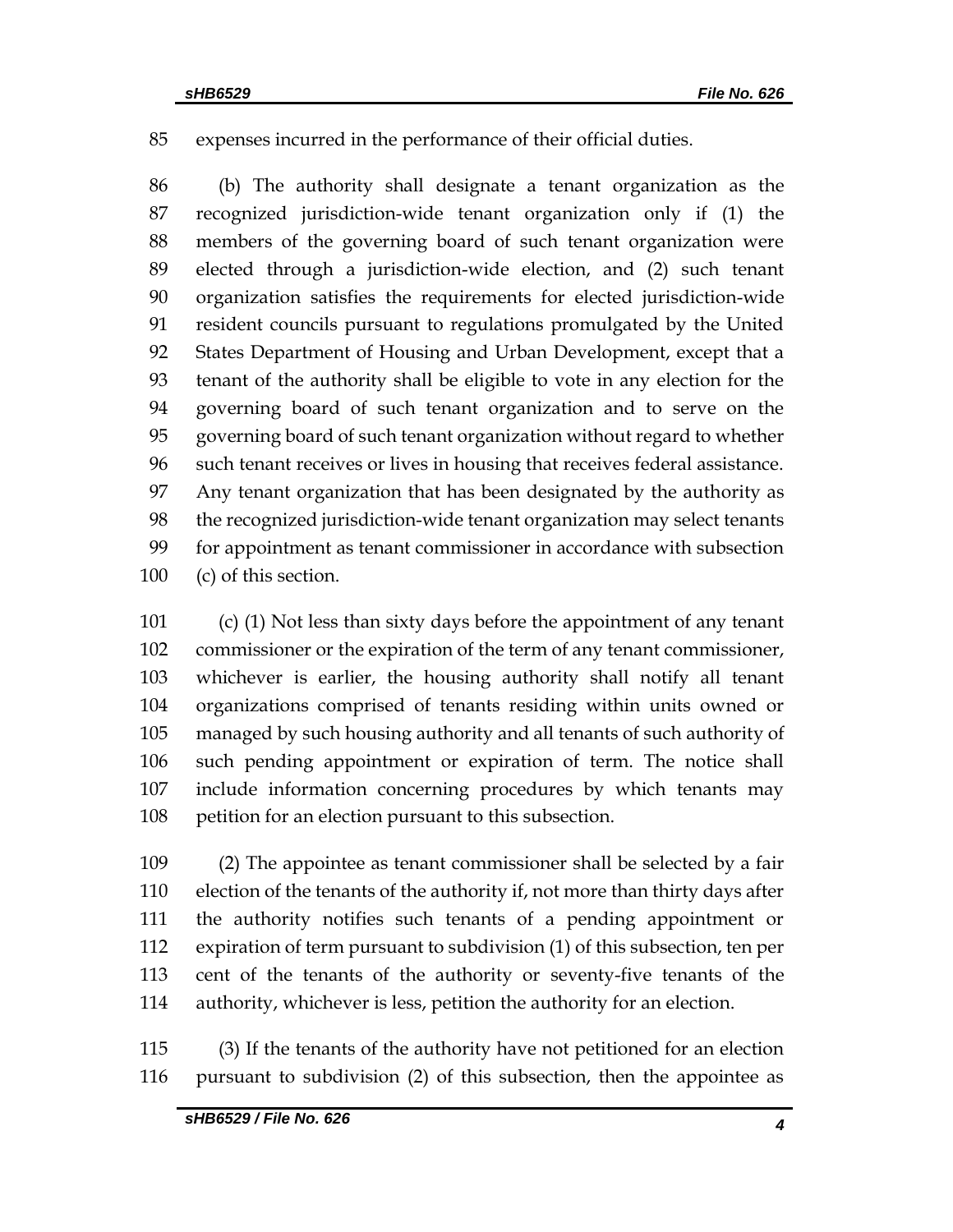tenant commissioner shall be selected by the recognized jurisdiction- wide tenant organization, if any, by means provided for in the by-laws adopted by such tenant organization. Such means may include, without limitation, a fair election by the tenants of the authority or selection by the governing board of such tenant organization.

 (4) If an appointee as tenant commissioner has not been selected by an election of the tenants of the authority or by other means pursuant to the by-laws adopted by the recognized jurisdiction-wide tenant organization by the date ninety days after the date the housing authority provides notice of a pending appointment or expiration of term pursuant to subdivision (1) of this subsection, then the appointing authority shall select the appointee. In making such selection, the appointing authority shall consider any tenant recommended by any tenant organization within its jurisdiction or the jurisdiction-wide tenant organization.

 (5) The housing authority shall provide all tenants of the authority with written notice of any election conducted pursuant to this subsection or subsection (b) of this section not later than thirty days before the date of such election. For any election conducted pursuant to this subsection for an authority having more than five commissioners, the housing authority may establish qualifications for the second tenant commissioner as necessary to achieve compliance with 24 CFR 964.415 or section 9-167a.

 (d) For any election conducted pursuant to subsection (c) of this section, the housing authority shall use its best efforts to secure an impartial entity to administer such election. To the extent practicable, such impartial entity shall be selected with the agreement of the recognized jurisdiction-wide tenant organization, if any. In the event of a dispute concerning the procedure for or results of such election, any person may petition the entity administering such election for a resolution of such dispute.

(e) Notwithstanding any provision of subsection (a) of this section or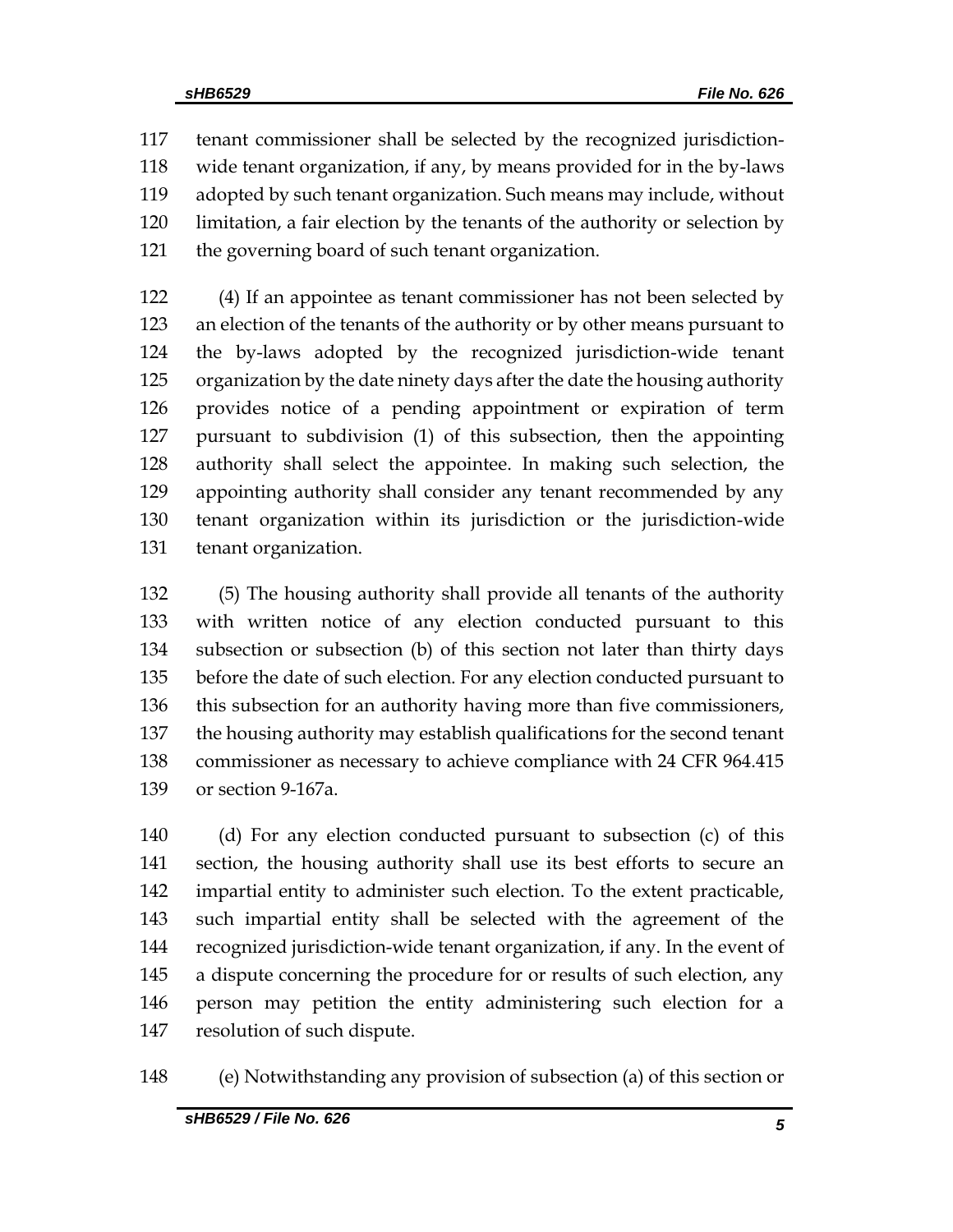any other provision of the general statutes, a commissioner of an authority may serve as a justice of the peace or a registrar of voters.

 Sec. 2. Section 8-68f of the general statutes is repealed and the following is substituted in lieu thereof (*Effective October 1, 2021*):

 Each housing authority which receives financial assistance under any state housing program, and the Connecticut Housing Finance Authority or its subsidiary when **[**said**]** such authority or subsidiary is the successor owner of housing previously owned by a housing authority under part II or part VI of this chapter, shall, for housing which it owns and operates, (1) provide each of its tenants with a written lease, (2) provide each tenant, at the time the tenant signs an initial lease and, 160 annually thereafter, contact information for the management of the housing authority, the local department of public health and the Commission on Human Rights and Opportunities, and a copy of the 163 guidance concerning rights and responsibilities of landlords and tenants 164 that is posted on the Internet web site of the Judicial Branch, (3) adopt a procedure for hearing tenant complaints and grievances, **[**(3)**]** (4) adopt procedures for soliciting tenant comment on proposed changes in housing authority policies and procedures, including changes to its lease and to its admission and occupancy policies, and **[**(4)**]** (5) encourage tenant participation in the housing authority's operation of state housing programs, including, where appropriate, the facilitation of tenant participation in the management of housing projects. If such housing authority or the Connecticut Housing Finance Authority or its subsidiary operates both a federal and a state-assisted housing program, it shall use the same procedure for hearing tenant grievances in both programs. The Commissioner of Housing shall adopt regulations in accordance with the provisions of chapter 54 to establish uniform minimum standards for the requirements in this section.

 Sec. 3. Section 8-68d of the general statutes is repealed and the following is substituted in lieu thereof (*Effective October 1, 2021*):

(a) Each housing authority shall submit a report to the Commissioner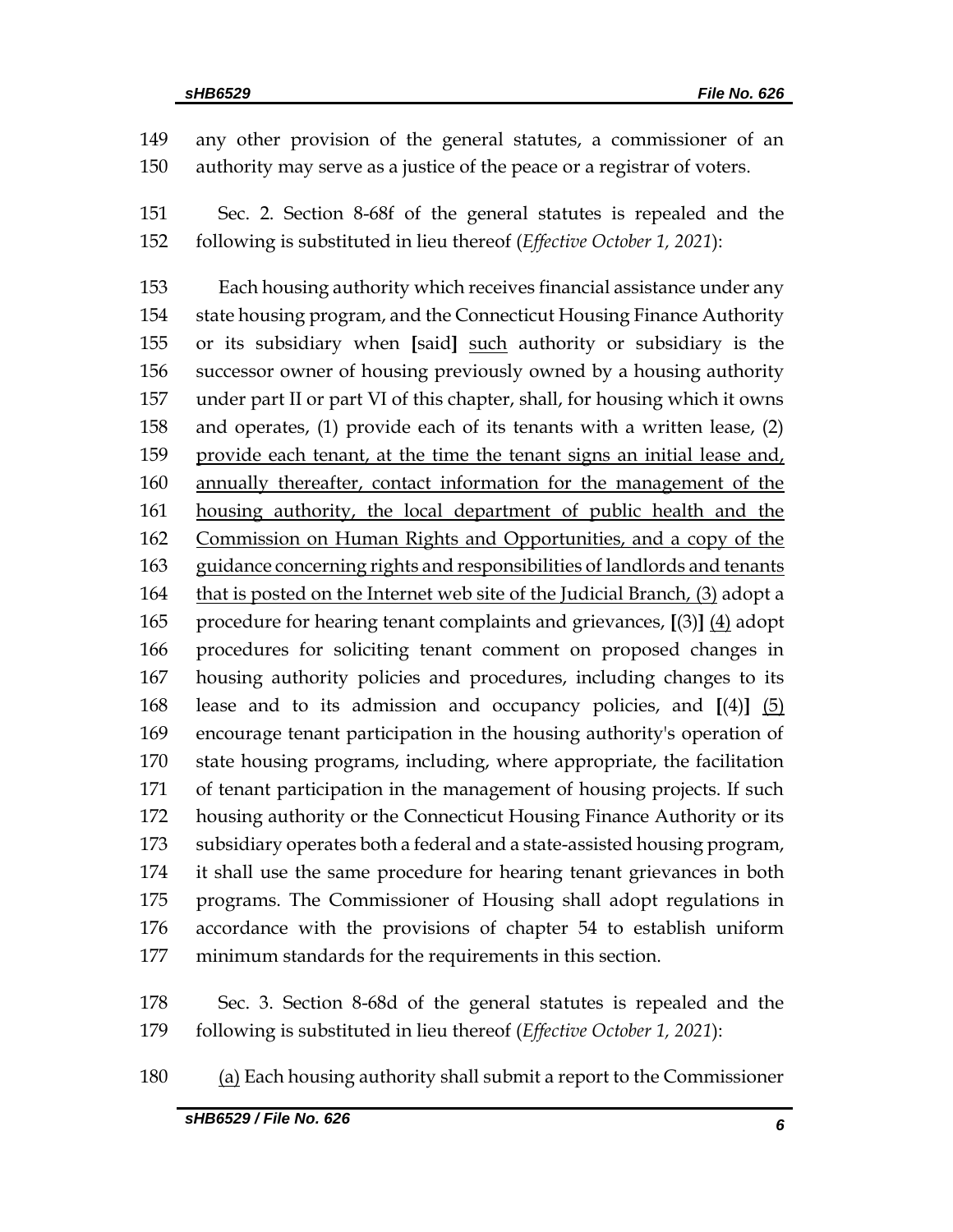of Housing and the chief executive officer of the municipality in which the authority is located not later than March first, annually. The report shall contain (1) an inventory of all existing housing owned or operated by the authority, including the total number, types and sizes of rental units and the total number of occupancies and vacancies in each housing project or development, and a description of the condition of such housing, (2) a description of any new construction projects being undertaken by the authority and the status of such projects, (3) the number and types of any rental housing sold, leased or transferred during the period of the report which is no longer available for the 191 purpose of low or moderate income rental housing, (4) the results of its annual audit conducted in accordance with subsection (b) of this section, and **[**(4)**]** (5) such other information as the commissioner may require by regulations adopted in accordance with the provisions of chapter 54.

(b) In addition to the audits required under sections 4-231 and 7-932,

the commissioners of the authority shall annually contract with a firm

of certified public accountants to undertake an independent financial

- audit of the authority in accordance with generally accepted auditing
- standards.

This act shall take effect as follows and shall amend the following sections:

| Section 1 | October 1, 2021 | 8-41  |
|-----------|-----------------|-------|
| Sec. 2    | October 1, 2021 | 8-68f |
| Sec. 3    | October 1, 2021 | 8-68d |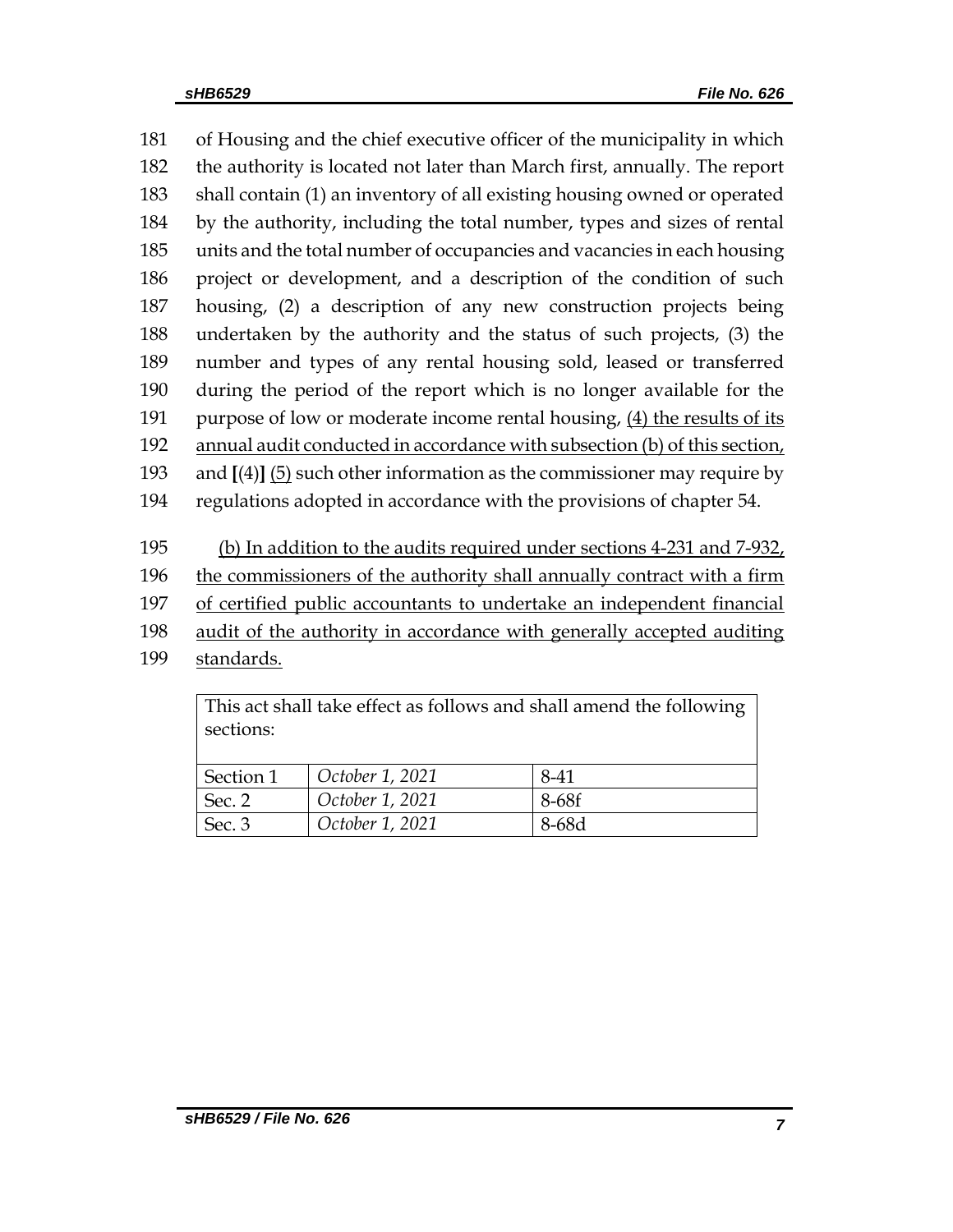*The following Fiscal Impact Statement and Bill Analysis are prepared for the benefit of the members of the General Assembly, solely for purposes of information, summarization and explanation and do not represent the intent of the General Assembly or either chamber thereof for any purpose. In general,*  fiscal impacts are based upon a variety of informational sources, including the analyst's professional *knowledge. Whenever applicable, agency data is consulted as part of the analysis, however final products do not necessarily reflect an assessment from any specific department.*

#### *OFA Fiscal Note*

*State Impact:* None

*Municipal Impact:* None

#### *Explanation*

The bill establishes an annual auditing requirement for housing authorities and expands the information that housing authorities must provide to tenants.

This has no fiscal impact on the state or municipalities. Local housing authorities are quasi-government agencies that are created by municipalities. Housing authorities are not financially dependent on the municipalities that create them, nor are those municipalities required to financially support them.

House "A" 1) eliminates the underlying bill's provision requiring housing authority employees to submit to background checks, 2) expands the information housing authorities must provide to tenants, and 3) makes a technical change. These changes result in the above identified fiscal impact.

#### *The Out Years*

*State Impact:* None

*Municipal Impact:* None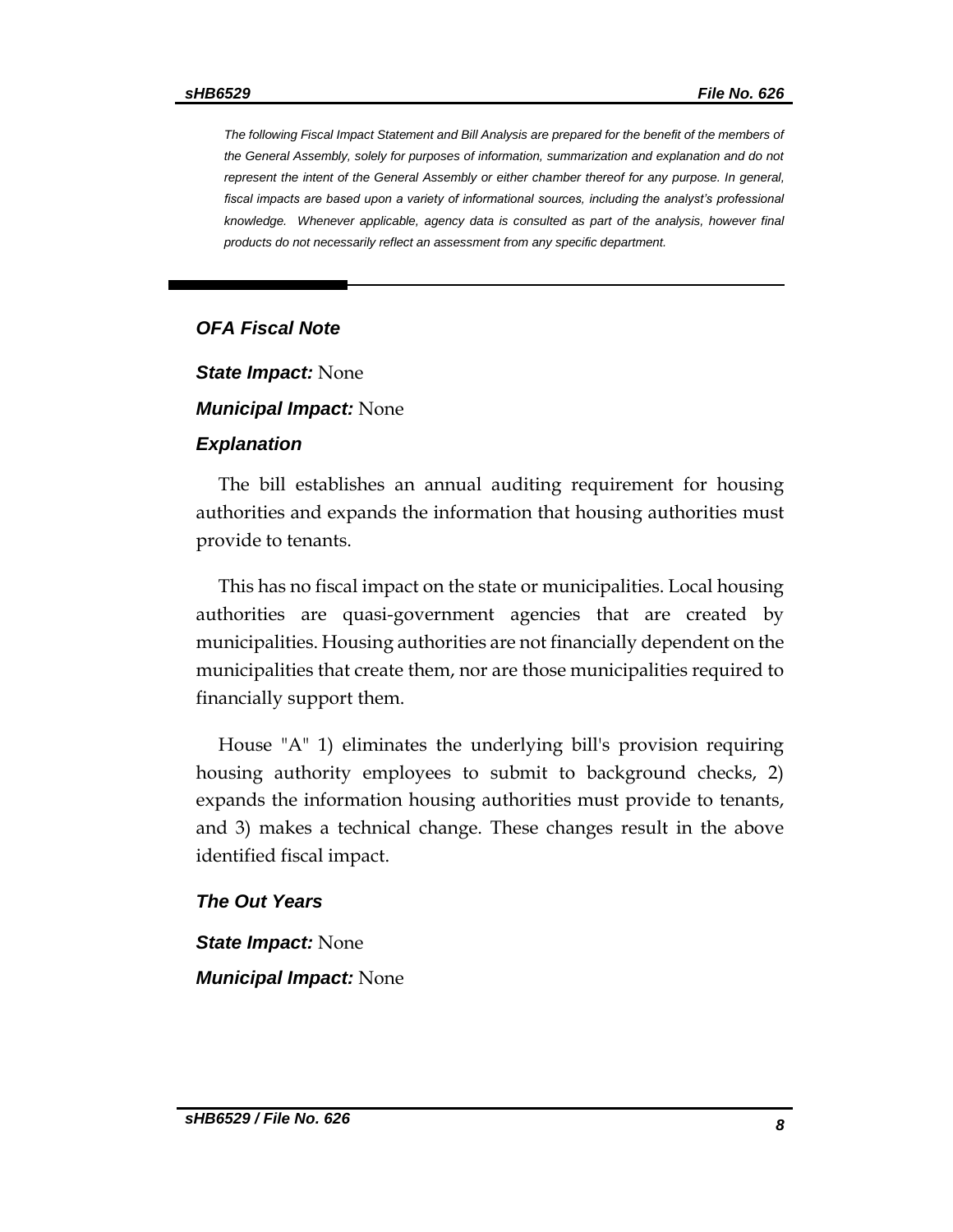# **OLR Bill Analysis sHB 6529 (as amended by House "A")\***

#### *AN ACT CONCERNING HOUSING AUTHORITIES.*

#### **SUMMARY**

This bill imposes an annual auditing requirement on local and regional housing authorities and the Connecticut Housing Authority, if it operates as a housing authority. (In practice, only local housing authorities are subject to the bill's provisions.)

The bill requires (1) existing housing authority commissioners to participate in federal Department of Housing and Urban Development (HUD) commissioner training by January 1, 2022, and (2) new commissioners to participate in the training upon appointment (§ 1).

Finally, the bill also requires housing authorities receiving state assistance and the Connecticut Housing Finance Authority (CHFA) (if it or its subsidiaries are successor owners to housing previously owned by a local authority) to annually provide tenants, beginning when they sign their initial lease, (1) contact information for the authority's management, local public health department, and Commission on Human Rights and Opportunities and (2) a copy of the guidance concerning landlords' and tenants' responsibilities that the Judicial Branch posts on its website (§ 2).

#### EFFECTIVE DATE: October 1, 2021

\*House Amendment  $A''(1)$  removes provisions in the underlying bill requiring background checks and limiting how they are used in the hiring process and (2) requires CHFA to provide tenants a copy of Judicial Branch guidance, rather than a notice of tenant rights.